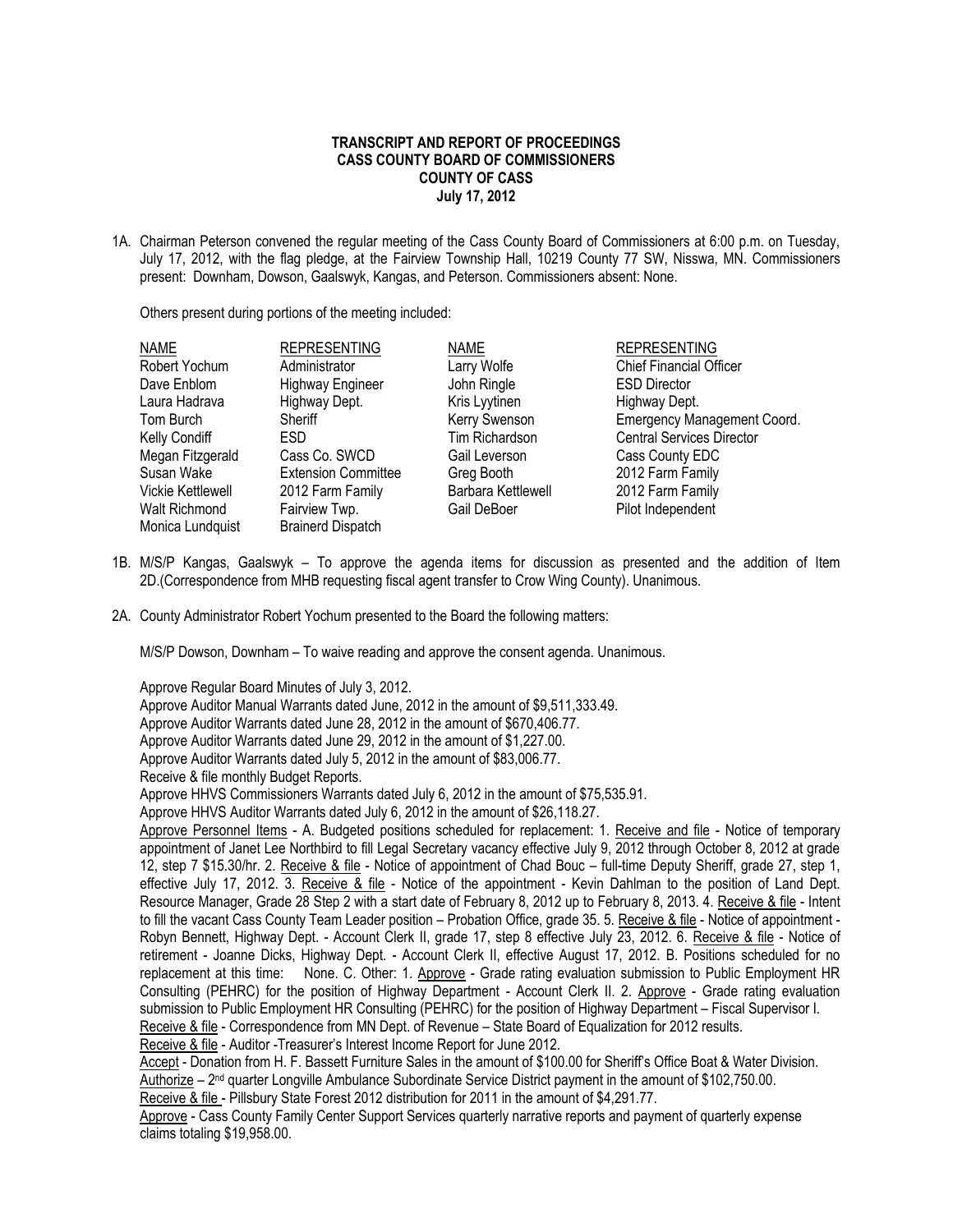Accept - Donation of adult, child and infant CPR trainer manikin & airway management trainer manikin from Hackensack First Responders, Hackensack MN for the Cass County Public Health and Cass County Sheriff's Office.

Approve - Cass County Probation Office to submit the 2013 MN Dept. of Public Safety grant application in the amount of \$113,700.00 to support the Cass County/Leech Lake Wellness Court.

Receive & file - Letter of termination with Marsden Building Maintenance, LLC for HHVS janitorial services expiring August 31, 2012.

Receive & file - Update to ash stand inventoried in Section 26 Gould, and Section 35 Lima Townships.

Approve - Agreement to rent employee Scott McAllister's logging boom truck in the amount of \$75.00 per hour to assist in storm clean up from July 2, storm wind storm.

Receive & file - MN State Demographer estimates for 2011.

Approve licenses – Gambling - Northland Booster Club @ Deer Haven Resort (on August 25, 2012) – Jenny Kovall, Thunder Lake.

Approve - Law Enforcement agreement with Moondance Jam, Inc. for Moondance Jam on July 18-22, 2012.

2B. County Administrator Robert Yochum presented a proposed contract with Gas Service Company for the relocation and reuse of two County owned propane tanks from Ah-Gwah-Ching to the County Courthouse and the Cass County Highway Department at a contract cost of \$151,850.00 per related Board action of July 03, 2102. Central Services Director Tim Richardson reported that the insurance and performance bonds are forthcoming from Gas Service Company.

M/S/P Dowson, Gaalswyk – To approve a contract with Gas Service Company for relocation and reuse of the two county owned 18,000 gallon propane tanks from Ah-Gwah-Ching to the Cass County Courthouse and the Cass County Highway Department not to exceed \$151,850.00. Unanimous.

2C. Mr. Yochum reported that Walker-Hackensack-Akeley ISD #113 executed a bill of sale to purchase the remaining county owned 18,000 gallon propane tank (serial tank #118385) at the former Ah-Gwah-Ching site on an "as is, where is" basis. Mr. Yochum also presented correspondence from the MN Management & Budget Office authorizing Cass County to proceed with the sale for the fair market value of \$24,500.00 and directing remittance of the same to the State of Minnesota per the deed restrictions of the sale of Ah-Gwah-Ching to Cass County.

M/S/P Dowson, Kangas – To approve the sale of one 18,000 gallon propane tank (Serial tank #118385) "as is, where is" to WHA ISD# 113 for the fair market value of \$24,500.00 and directing remittance of the same to the State of Minnesota per the deed restrictions of the sale of Ah-Gwah-Ching to Cass County. Unanimous.

2D. Mr. Yochum presented draft correspondence from the Mississippi Headwaters Board regarding the office transition from Cass County to Crow Wing County. The MHB Board is requesting release all MHB funds to the new fiscal agent - Crow Wing County upon approval of the MHB Board July 27, 2012.

M/S/P Gaalswyk, Downham – To approve release of all Mississippi Headwaters Board funds held by Cass County to the new fiscal agent Crow Wing County upon approval of the MHB Board. Unanimous.

- 3A. Cass County Extension Committee member Susan Wake explained that each year the University of Minnesota takes the lead to recognize farm families throughout the State. The local County Extension Committees select the farm family and submit their recommendation to the University of MN. The criteria for nomination is that the farmer is a Minnesota food producer that is actively involved in agricultural production with one or more agricultural enterprises and have some involvement in their communities. Ms. Wake informed the Board that Greg Booth & Vickie Kettlewell have been selected as the Cass County Farm Family for 2012 noting a real enthusiasm for local agriculture. Mr. Booth & Ms. Kettlewell discussed the history, and current operations of their farm. The Board congratulated Mr. Booth & Ms. Kettlewell as the 2012 Cass County Farm Family.
- 4A. MN State Senator Paul Gazelka was unable to attend the meeting as scheduled.
- 5A. Sheriff Tom Burch presented for Board approval the final acceptance checklist and the final certificate of milestone completion for the Cass County ARMER project (ARMER MN-10I136A). Emergency Management Coordinator Kerry Swenson commented that all related work has been accomplished per the Motorola contracts and certified complete by the project manager (Rey Freeman). Mr. Swenson also reported the system is working well, warranties were activated June 01, 2012 and that the remaining tower will be installed adjacent to the Leech Lake Band of Ojibwe Tribal Police Headquarters at Cass Lake in September or October 2012.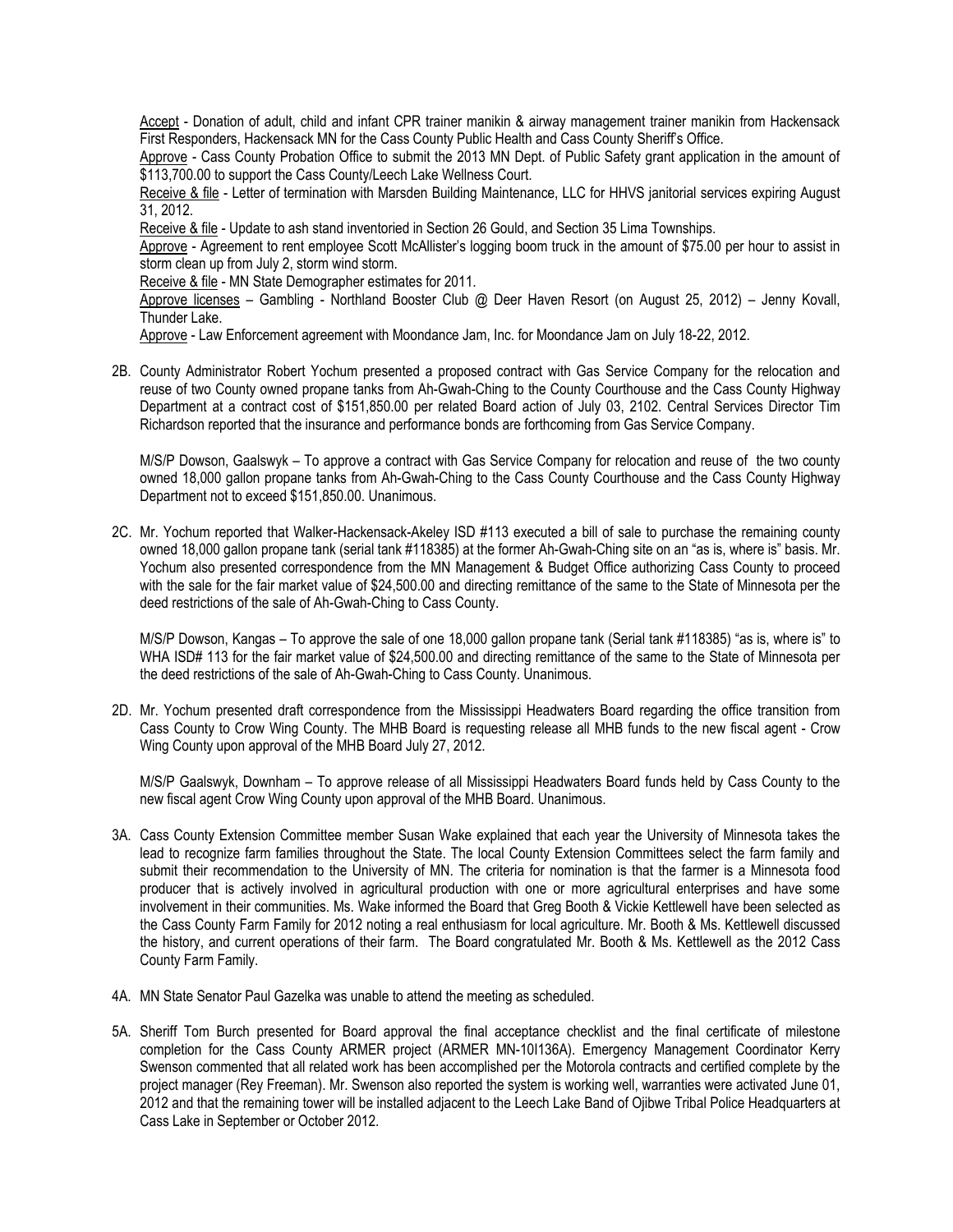M/S/P Dowson, Gaalswyk – To approve execution of the final acceptance checklist and the final certificate of milestone completion for the Cass County ARMER project (ARMER MN-10I136A). Unanimous.

5B. Emergency Management Coordinator Kerry Swenson informed the Board of correspondence from the MN Department of Labor & Industry requesting immediate steps to retrofit or replace 16 solar powered public warning systems that had been installed in July and August 2010 by the Leech Lake Band of Ojibwe's contractor (Starry Electric Inc.) allegedly in violation of Minnesota Rules 3800.3620 related to U.L. listings. Mr. Swenson also noted receiving correspondence from the MN Department of Commerce launching a new solar helpline to streamline the deployment of solar energy projects. Mr. Swenson asked the Board to support the contractor Starry Electric Inc.'s position that the 16 solar powered public warning systems are exempt from the MN Department of Labor & Industry code standards.

M/S/P Gaalswyk, Downham – To approve a letter to the MN Department of Commerce requesting assistance in clarifying the status of the 16 solar powered public warning systems. Unanimous.

- 5C. Mr. Swenson discussed three storm events the May 27<sup>th</sup> flood, the June 20<sup>th</sup> flood, and the July 02<sup>nd</sup> straight line winds. A disaster declaration has been granted to 13 other MN affected by the June 20 event. Cass County and Itasca County are now in the process of requesting being added to that declaration. Initial infrastructure damage estimates have been submitted to the State as follows: May  $27th$  storm - \$191,000, June  $20th$  storm - \$2,315,000, and the July  $2nd$  storm -\$870,000 totaling \$3,376,000.00. The Board emphasized the need to promptly communicate with the cities and townships in the event that Cass County is included in a disaster declaration. The Board thanked Mr. Swenson for the update.
- 6A. Assistant County Engineer Kris Lyytinen discussed the Highway Departments emergency response to each of the three summer storm events and the status of damaged roadways to date. Mr. Lyytinen described the Memorial Day high water road damage to 14 county roads at 32 locations and damage to 8 culverts (5 on paved roads) and 1 bridge. The June 19 storm affected 31 roadways (162 miles) at 64 locations, damage to 11 culverts and substantial gravel loss (estimate of 259 tons). The July 3 storm had damage to 10 roads with a total length of approximately 60 miles, and many more roads requiring tree removal. Mr. Lyytinen estimated all three storm events at \$2,600,000 in road damage. Highway Engineer David Enblom discussed the Highway Department and the Sheriff's Office emergency efforts during the 3 storms.

M/S/P Dowson, Kangas – To send a letter of appreciation to the Highway Department and Sheriff's Office staff for extraordinary response to the recent storm events. Unanimous.

6B. Construction/Design Engineer Laura Hadrava presented bids opened on July 10, 2012 at 2:00 PM for the 2012 Project No. SP 011-070-004 - Intersection lighting safety project and 2012 Project No. SP 011-070-003 - Chevron curve sign removal & installation safety project. Engineer Enblom explained that both projects are improvements identified in the Cass County Safety Plan based upon Federal Highway Administration best management practices. Federal funds (90% of the project cost) are available at the present time (10% local match). The Board inquired about any related operating costs and debated the necessity of the improvements by accepting the Federal funds.

Project No.: SP 011-070-004 - Intersection Lighting Safety project (14 sites).

| Engineers Estimate - \$159,165.00 |                  |                             |  |  |  |  |
|-----------------------------------|------------------|-----------------------------|--|--|--|--|
| Bidder                            | Total Bid Amount | Percent Over/Under Estimate |  |  |  |  |
| Parsons_Electric LLC_             | \$188,524.92     | 18.45% OVER ESTIMATE        |  |  |  |  |
| Lee Davis Electric. Inc.          | \$212,190.00     | 33.31% OVER ESTIMATE        |  |  |  |  |
|                                   |                  |                             |  |  |  |  |

Project No.: SP 011-070-003 Chevron curve sign removal & installation safety project on 25 CSAH roads in Cass County. Engineers Estimate - \$224,250.00

| <b>Bidder</b>           | Total Bid Amount | Percent Over/Under Estimate |
|-------------------------|------------------|-----------------------------|
| A and H Contracting LLC | \$143,140.00     | 36.17% UNDER ESTIMATE       |
| JAAK LLC                | \$168,139.50     | 25.02% UNDER ESTIMATE       |

M/S/P Downham, Kangas - To award the bid to the apparent low bidder for SP 011-070-003 (Chevron curve sign removal & installation safety project on 25 CSAH roadways) to A and H Contracting LLC in the bid amount of \$\$143,140.00, contingent upon approval by MnDOT, and to award the bid to the apparent low bidder for SP 011-070-004 (Intersection lighting safety project at 14 sites) to Parsons Electric LLC, Inc. in the bid amount of \$188,524.92, contingent upon approval by MnDOT. Ayes: Downham, Dowson, Kangas, Peterson. Nays: Gaalswyk.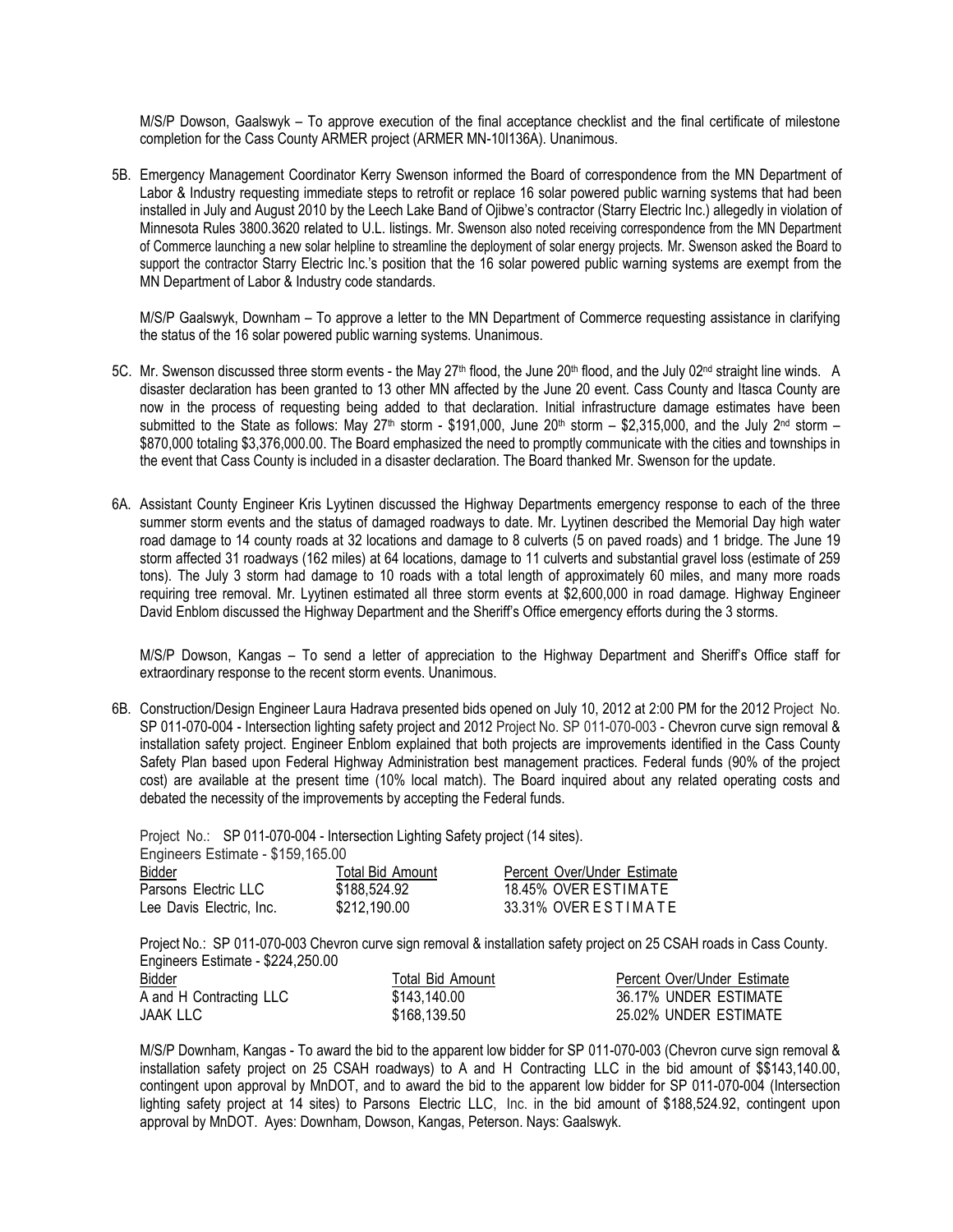Construction/Design Engineer Laura Hadrava presented bids opened on July 10, 2012 at 2:00 PM for the 2012 Paving Projects No.: CP 2012·2(CR166), CP 2012-3(CR136), SAP 011-639-004(CASH 39), SAP 011-663-009(CSAH 63), and SP 011-608-014(CSAH 08).Engineer Enblom explained the combination of funding sources including State Aid, County, and the Leech Lake Band.

| Percent Over/Under Estimate |
|-----------------------------|
| 4.31% UNDER ESTIMATE        |
| 2.22% UNDER ESTIMATE        |
| 2.64% OVER ESTIMATE         |
| 8.98% OVER ESTIMATE         |
| 14.04% OVER ESTIMATE        |
|                             |

Engineers Estimate - \$2,092,001.49

M/S/P Kangas, Downham - To award the bid to the apparent low bidder for the 2012 Paving Projects No.: CP 2012·2(CR166), CP 2012-3(CR136), SAP 011-639-004(CASH 39), SAP 011-663-009(CSAH 63), and SP 011-608- 014(CSAH 08) to Tri-City Paving, Inc. in the bid amount of \$2,001,836.56, contingent upon approval by MnDOT. Unanimous.

- 6C. County Engineer Enblom reported that MPCA officials Beth Lockwood and Dan Card recently visited Highway Department staff to follow-up on the Monday, June 25, 2012 meeting held in March at the AMC Legislative Conference with Senators Carlson and Gazelka, County Board members, and Cass County staff regarding storm water per mit management on the CSAH 1 project constructed in 2011-2012. Mr. Enblom explained that next steps include correspondence that will better define permit practices by MPCA and the County. No action necessary.
- 7A. ESD Technical Support Professional Kelly Condiff introduced MN Conservation Corp summer intern Megan Fitzgerald. Ms. Fitzgerald explained the Cass SWCD participation in the Central Sands Nitrate Study administered by the Mn Department of Agriculture. The program seeks to determine current nitrate concentrations in private wells as well as trends over time through 558 long-term volunteer participants spread throughout 14 counties. Ms. Fitzgerald discussed the test results of the 28 sites in Cass County. No Board action necessary.
- 7B. ESD Director John Ringle presented the second quarter (first half 2012 totals) planning and zoning activity report. Zoning permit activity was 626 permits compared to 486 permits in the first half of 2011 (related revenue up \$32,929 (28.5%) to \$ 148,447). Field staffing levels remain unchanged with 2 resource specialists and 1 shoreline specialist. Mr. Ringle reported that the Planning Commission has had a 33% increase in variance and conditional use permit applications activity this year. Last year (2011) also was busier than the previous (2010), and along with increased activity, we are concerned that we are asking too much of this volunteer Planning Commission. ESD staff are reviewing variance application trends and exploring options that might be available to expedite the process of minor changes in non-conforming properties. No action necessary at this time.
- 7C. Mr. Ringle presented eleven quotes for disposal of electronic waste generated by the recycling services in the Counties of Cass, Crow Wing, and Hubbard, the Leech Lake Band of Ojibwe, and the Hubbard County Developmental Achievement Center. The selected company will provide recycling and disposal services for electronics, and residual components of residential electronic components. The proposed term of the contract is from July 17, 2012 through July 1, 2015 with no fees to program users or cost to the Counties or the Leech Lake Band of Ojibwe.

| Bidder – MPC         |         |             |               |       |                 |                          |  |
|----------------------|---------|-------------|---------------|-------|-----------------|--------------------------|--|
| PCs/Laptops Printers |         | Peripherals | Monitors, TVs | Misc. | Transp.         | วther                    |  |
| NC/Npay              | NC/Npay | NC/Npay     | NC/Npay       |       |                 | 53'trailer – Live loaded |  |
|                      |         |             |               |       | Provided by MPC |                          |  |

M/S/P Gaalswyk, Dowson – To authorize a contract with the apparent low bidder for Cass County E-Waste Recycling to Materials Processing Corporation on a no cost/no pay basis with a term of July 17, 2012 through July 1, 2015. Unanimous.

- 8A. Chief Financial Officer Larry Wolfe reported that the 2011 audit will be submitted to the Office of the State Auditor in early August. No Board action required at this time.
- 8B. Chief Financial Officer Larry Wolfe presented the budget amendments for FY2011.

M/S/P Gaalswyk, Downham – To approve the FY2011 Budget Amendments as presented. Unanimous.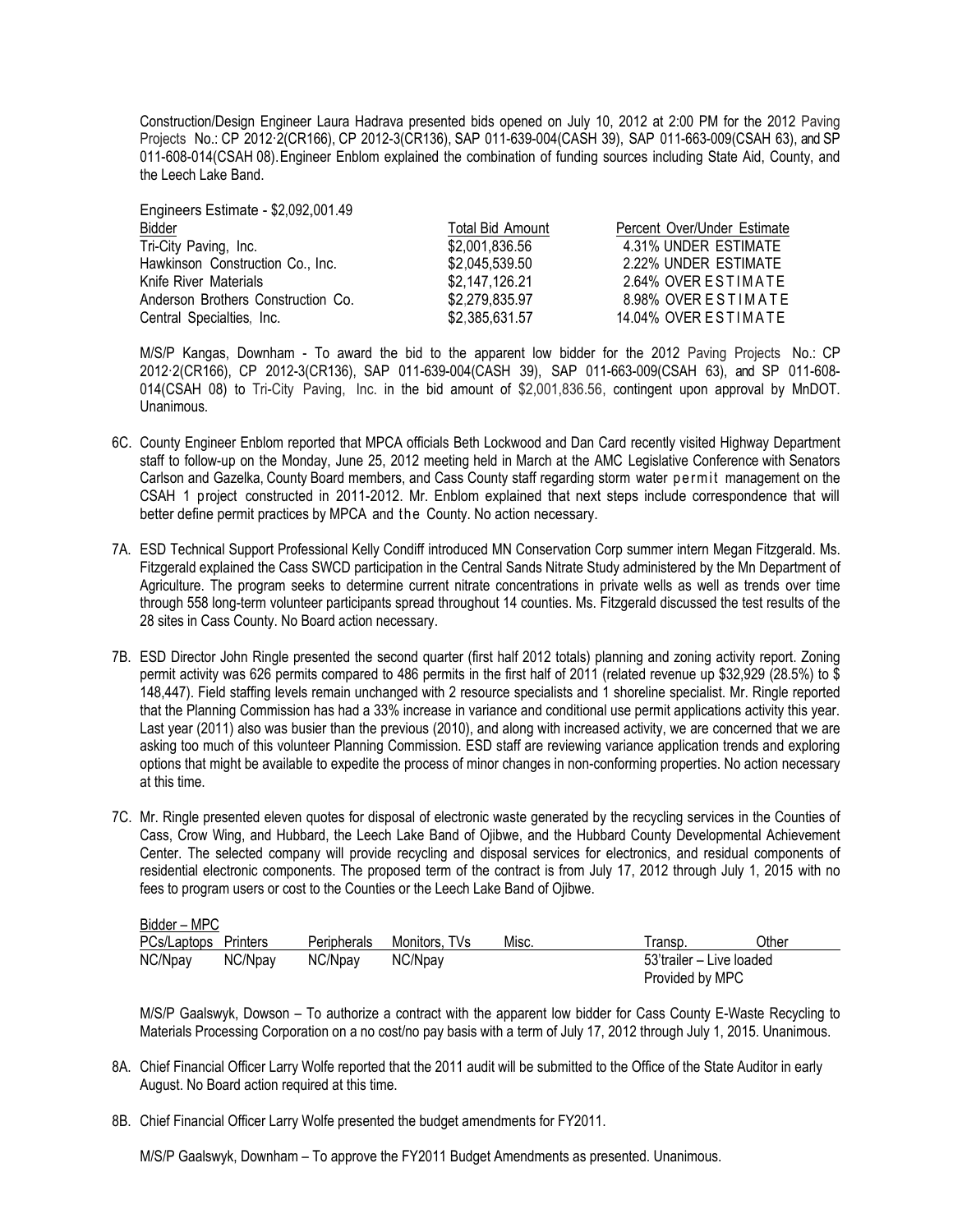| <b>CASS COUNTY</b><br><b>2011 BUDGET AMENDMENTS</b>                                                                                                                                                                                                                                                                                                                                                                                                                        | <b>ORIGINAL</b>                                                    | <b>AMENDED</b>                                                       |                                                                    |
|----------------------------------------------------------------------------------------------------------------------------------------------------------------------------------------------------------------------------------------------------------------------------------------------------------------------------------------------------------------------------------------------------------------------------------------------------------------------------|--------------------------------------------------------------------|----------------------------------------------------------------------|--------------------------------------------------------------------|
|                                                                                                                                                                                                                                                                                                                                                                                                                                                                            | <b>BUDGET</b>                                                      | <b>BUDGET</b>                                                        | <b>CHANGE</b>                                                      |
| <b>Recorder</b><br>01-100.6379<br>Miscellaneous Charges<br>To amend budget for tax book scanning project<br>Source: Unassigned Fund Balance                                                                                                                                                                                                                                                                                                                                | 0                                                                  | 102,000                                                              | 102,000                                                            |
| <b>Building &amp; Grounds</b><br>01-112.6605<br>Capital Outlay - Buildings<br>To establish budget for Energy Efficiency Project<br>Source: Unassigned Fund Balance                                                                                                                                                                                                                                                                                                         | 0                                                                  | 430,000                                                              | 430,000                                                            |
| <b>Sheriff</b><br>01-200.6102<br>Salaries/Wages Permanent<br><b>Employer PERA</b><br>01-200.6162<br>Employer FICA<br>01-200.6172<br>01-200.6565<br>Gasoline<br><b>Total Change</b><br>To amend budget for severance pay, position changes and fuel for squads.<br>Source: Unassigned Fund Balance                                                                                                                                                                          | 2,082,760<br>303,619<br>72,069<br>175,000                          | 2,212,760<br>336,619<br>82,069<br>200,000                            | 130,000<br>33,000<br>10,000<br>25,000<br>198,000                   |
| <b>Medical Examiner</b><br>01-222.6299<br><b>Other Professional Services</b><br>To amend budget for increased activity in the Medical Examiners Department<br>Source: Unassigned Fund Balance                                                                                                                                                                                                                                                                              | 90,000                                                             | 100,000                                                              | 10,000                                                             |
| <b>County Jail</b><br>01-250.6603<br>Capital Outlay<br>To amend budget for amortization of prepaid asset (Crow Wing Pod)<br>Source: Prepaid Asset Account                                                                                                                                                                                                                                                                                                                  | 36,313                                                             | 252,593                                                              | 216,280                                                            |
| <b>Sentence to Serve</b><br>01-251.6102<br>Salaries/Wages Permanent<br>01-251.6105<br>Salaries/Wages Overtime<br>01-251.6155<br>Cafeteria Contribution<br>01-251.6162<br><b>Employer PERA</b><br>01-251.6172<br>Employer FICA<br>01-251.6561<br>County Car Repair<br>01-251.6565<br>Gasoline<br>01-251.6603<br>Capital Outlay<br><b>Total Change</b><br>To amend budget for position change, repairs, gasoline and equipment purchases.<br>Source: Unassigned Fund Balance | 36,336<br>500<br>10,752<br>3,179<br>2,780<br>1,000<br>4,800<br>810 | 41,336<br>800<br>11,252<br>3,579<br>3,480<br>1,300<br>5,200<br>4,010 | 5,000<br>300<br>500<br>400<br>700<br>300<br>400<br>3,200<br>10,800 |
| <b>Emergency Services</b><br>01-280.6299<br>Prof Services - ARMER 800 mhz Project<br>To establish budget for expenditures related to the ARMER 800 mhz Project<br>Source: Grants and Committed Fund Balance                                                                                                                                                                                                                                                                | 0                                                                  | 3,850,000                                                            | 3,850,000                                                          |
| <b>ESD - Planning &amp; Zoning</b><br>01-801.6105<br>Salaries/Wages Overtime<br>01-801.6299<br><b>Other Professional Services</b><br>01-801.6333<br>Mileage<br>01-801.6603<br>Capital Outlay<br><b>Total Change</b><br>To amend budget for temp and overtime wages, inspections and professional charges,<br>planning commission mileage, capital expenses                                                                                                                 | 0<br>15,000<br>16,000<br>0                                         | 1,200<br>32,000<br>22,500<br>11,000                                  | 1,200<br>17,000<br>6,500<br>11,000<br>35,700                       |

Source: Unassigned Fund Balance